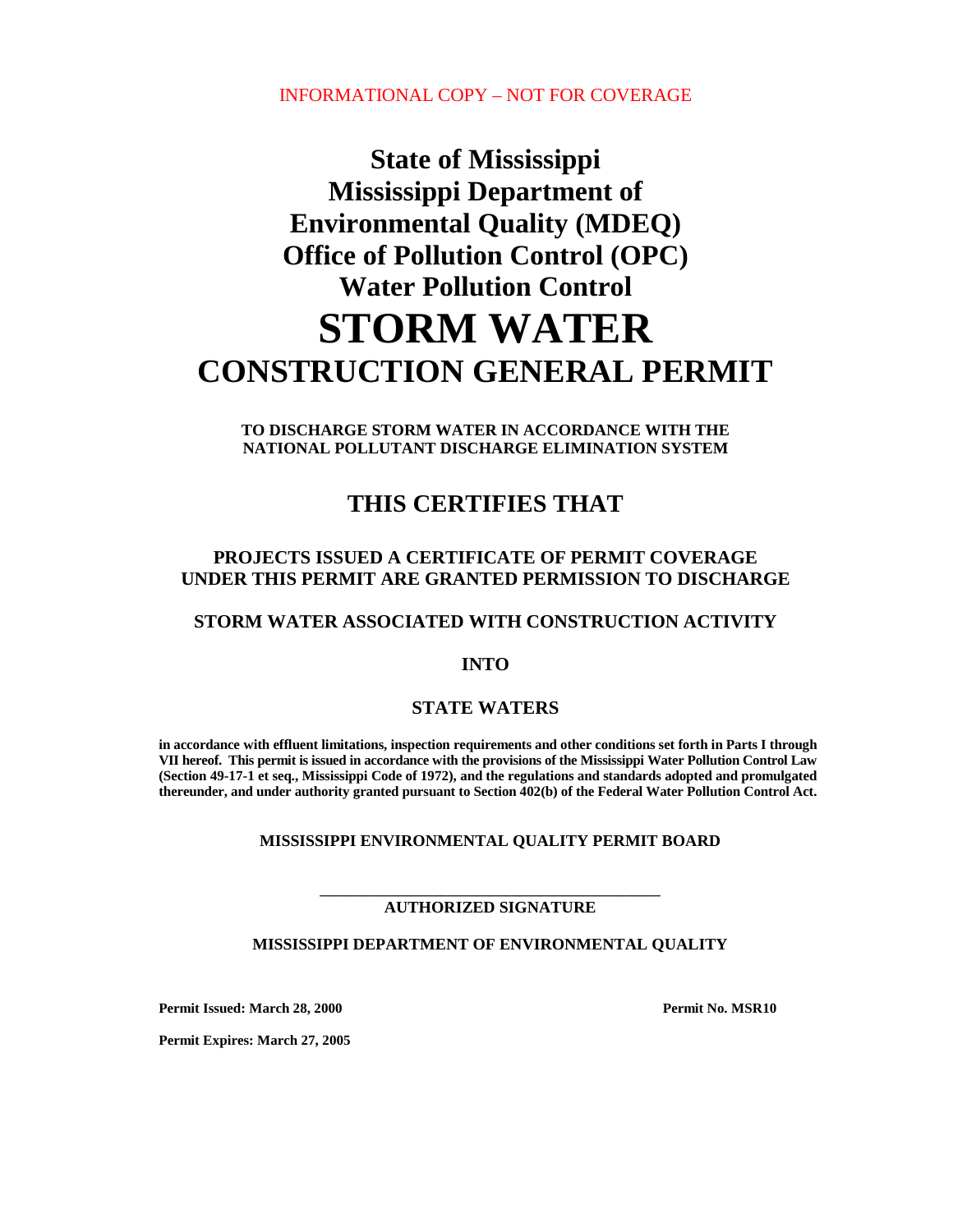#### **CONSTRUCTION STORM WATER GENERAL NPDES PERMIT**

#### TABLE OF CONTENTS

|            |                                               | Page |
|------------|-----------------------------------------------|------|
| Part I.    | Coverage Under this Permit                    |      |
|            |                                               |      |
|            |                                               |      |
|            |                                               |      |
|            |                                               |      |
| Part II.   | Construction Notice of Intent (CNOI)          |      |
|            |                                               |      |
|            |                                               |      |
|            |                                               |      |
|            |                                               |      |
|            |                                               |      |
|            |                                               |      |
|            |                                               |      |
| Part III.  | Storm Water Pollution Prevention Plan (SWPPP) |      |
|            |                                               |      |
|            |                                               |      |
|            |                                               |      |
| Part IV.   | Limitations and Requirements                  |      |
|            |                                               |      |
|            |                                               |      |
|            |                                               |      |
|            |                                               |      |
|            |                                               |      |
|            |                                               |      |
|            |                                               |      |
| Part V.    | <b>Other Permit Conditions</b>                |      |
|            |                                               |      |
|            |                                               |      |
|            |                                               |      |
|            |                                               |      |
|            |                                               |      |
|            |                                               |      |
|            |                                               |      |
|            |                                               |      |
|            | I.                                            |      |
|            | J.                                            |      |
|            |                                               |      |
|            |                                               |      |
|            |                                               |      |
|            |                                               |      |
|            |                                               |      |
|            |                                               |      |
|            |                                               |      |
| Part VI.   | Reopener Clause                               |      |
|            |                                               |      |
|            |                                               |      |
| Part VII.  |                                               |      |
| Part VIII. |                                               |      |
| Part IX.   |                                               |      |
| Part X.    |                                               |      |
|            |                                               |      |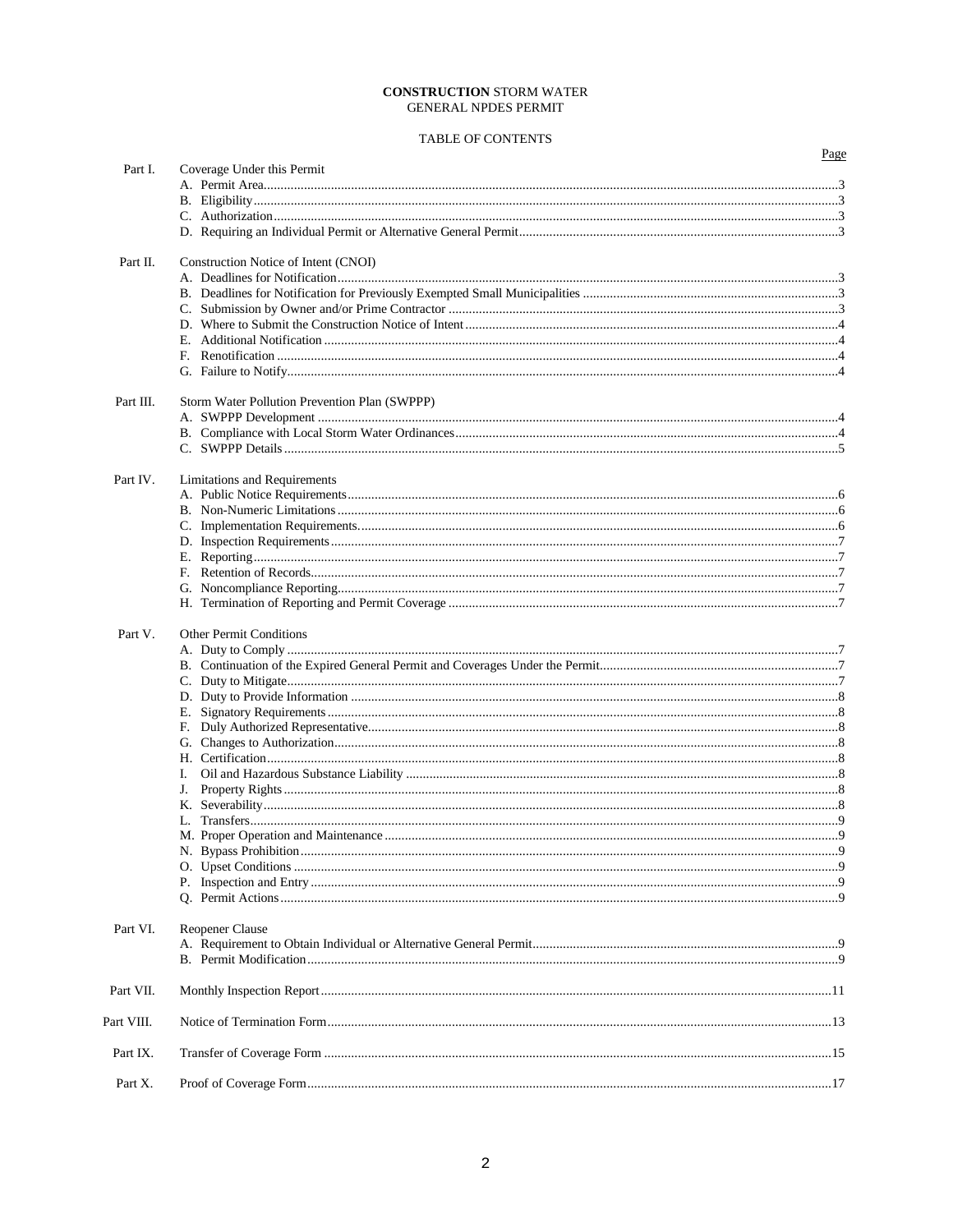#### **Part I. Coverage Under this Permit**

- **A. Permit Area.** The permit covers all areas of the State of Mississippi.
- **B.** Eligibility. For discharges composed entirely of storm water from construction activity including clearing, grading, excavation and other land disturbance activities disturbing 5 or more acres.
- **C. Authorization.** Owners and/or prime contractors must submit a Construction Notice of Intent (CNOI) in accordance with the requirements of Part II. Owners or operators are authorized to discharge storm water associated with construction activity under the terms and conditions of this permit only upon receipt of written notification of approval of coverage by the Mississippi Department of Environmental Quality (MDEQ), Office of Pollution Control (OPC) staff. Upon review of the CNOI, the staff may deny coverage and require an alternate permit. The OPC staff decisions may be brought before the MDEQ Permit Board for review and reconsideration at a regularly scheduled meeting. Discharge of storm water without written notification of coverage or issuance of an individual National Pollutant Discharge Elimination System (NPDES) Storm Water Permit is a violation of state law.

#### **D. Requiring an Individual Permit or Alternative General Permit**

- **1.** The OPC may require any coverage recipient to apply for and obtain either an individual or an alternative general NPDES permit. Any interested person may petition the OPC to take action under this paragraph. The OPC may require any coverage recipient to apply for an individual NPDES permit only if the owner or operator has been notified in writing. This notice shall include reasons for this decision, an application form and a filing deadline. The OPC may grant additional time upon request. If a coverage recipient fails to submit a requested application in a timely manner, coverage under this permit is automatically terminated at the end of the day specified for application submittal.
- **2.** Any coverage recipient may request to be excluded from permit coverage by applying for an individual permit or coverage under another general permit. The person shall submit an individual application (Form 1 and the narrative requirements of 40 CFR  $122.26(c)(1)(ii)$ ) or appropriate NOI to the Office of Pollution Control.
- **3.** Coverage under this permit is automatically terminated on the issuance or coverage date of the respective alternate individual or general NPDES permit. When an alternate individual or general NPDES permit is denied, coverage under this permit continues unless terminated on the date of such denial by the OPC.

#### **Part II. Construction Notice of Intent**

- **A. Deadlines for Notification.** Persons desiring coverage for a storm water discharge associated with construction activity under this general permit shall submit a CNOI form at least 30 days prior to the commencement of construction, or 15 days if the storm water pollution prevention plan has previously been approved. CNOI forms may be obtained from the MDEQ at the address on the following page or by calling 601/961-5171. CNOI forms, as well as the general permit and guidance manual, may also be found on the MDEQ web site at www.deq.state.ms.us. Coverage under this permit will not be granted until all other required MDEQ permits are satisfactorily addressed.
- **B. [Deadlines for Notification for Pre](http://www.deq.state.ms.us/)viously Exempted Municipalities.** Storm water discharges from construction activities greater than or equal to 5 acres, owned or operated by a municipality with a population of less than 100,000, are exempted from NPDES permitting by the Intermodal Surface Transportation Efficiency Act of 1991. By existing federal regulations, this exemption ends March 10, 2003. Projects submitted after March 10, 2003 will require a CNOI and SWPPP 30 days prior to construction.
- **C. Submission by Owner and/or Prime Contractor.** The owner or prime contractor may submit the CNOI. The owner may submit the CNOI and later, prior to actual construction, the prime contractor may submit the CNOI certification accepting responsibility for permit compliance. Otherwise the initial applicant is solely responsible for permit compliance.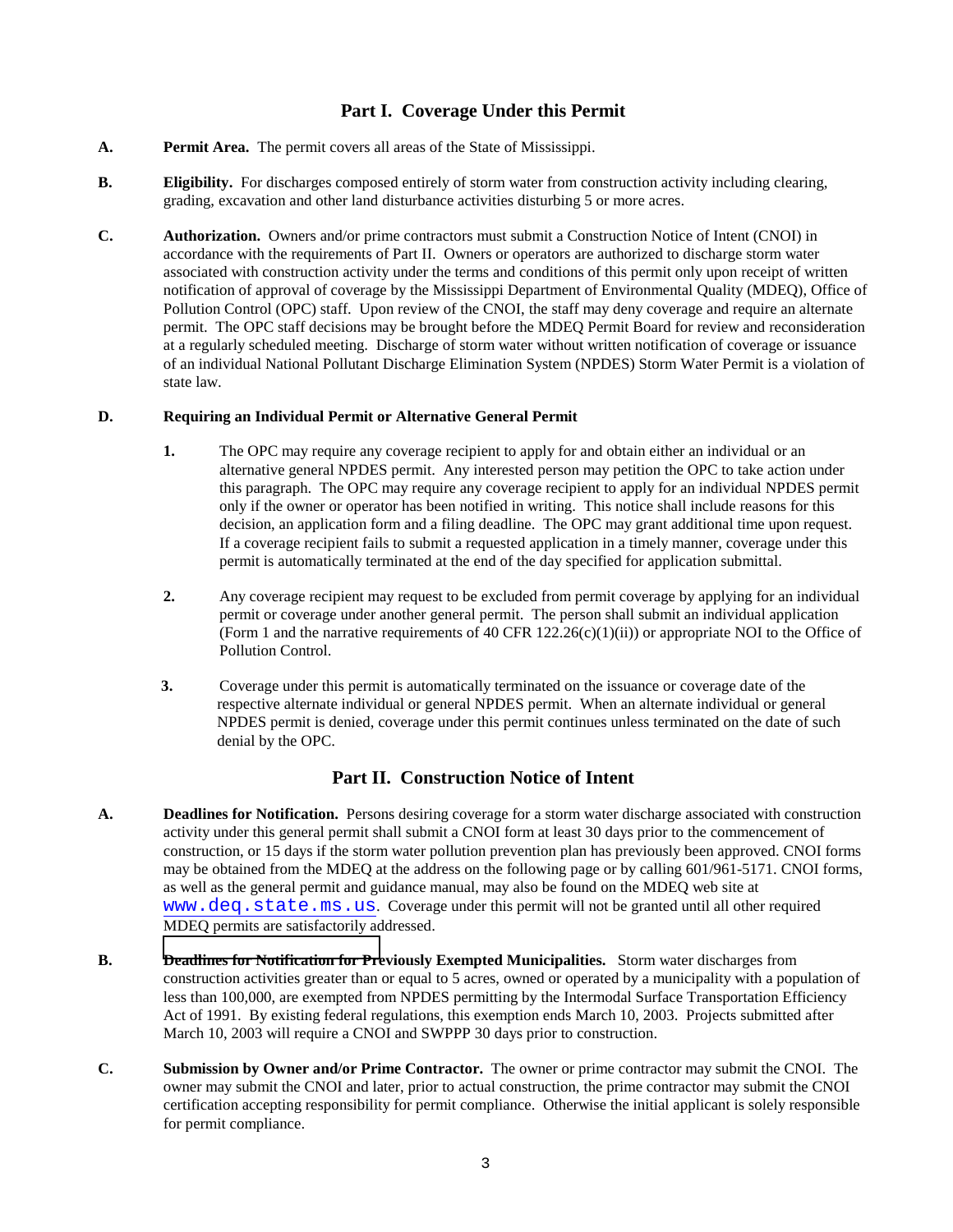**D. Where to Submit the Construction Notice of Intent.** Complete and appropriately signed CNOI Forms must be submitted to:

> **Chief, Environmental Permits Division MS Dept of Environmental Quality, Office of Pollution Control P.O. Box 10385 Jackson, Mississippi 39289-0385**

- **E. Additional Notification.** The covered owner or prime contractor must notify the OPC at least thirty days before any planned changes of ownership or whenever there are any other changes in information previously submitted to the OPC in the CNOI.
- **F.** Renotification. Coverage recipients under the previous permit will receive re-coverage forms with a letter of instruction. If a coverage recipient wishes to be covered by the current Construction Storm Water Permit this form must be completed and returned to the OPC within 30 days. If the project has been completed, and no significant water quality problems exist, the OPC will terminate permit coverage. If the covered project is still active, monthly reporting and termination procedures shall continue in accordance with Part IV. E. and H. A resubmittal of the SWPPP is not required. After this permit expires (see Part V.B), and when this permit is reissued, re-notification must be made in accordance with the requirements of the reissued permit.
- **G. Failure to Notify.** Persons who fail to submit a CNOI and discharge storm water associated with construction activity to waters of the State without an NPDES permit are in violation of state law.

#### **Part III. Storm Water Pollution Prevention Plan (SWPPP)**

- **A. SWPPP Development.** A SWPPP shall be developed by each owner or prime contractor subject to this permit. A SWPPP shall be prepared in accordance with sound engineering practices and shall identify potential sources of pollution, which may reasonably be expected to affect the quality of storm water discharges associated with construction activity. The SWPPP shall describe and ensure the implementation of practices, which will reduce pollutants in storm water discharges and assure compliance with the terms and conditions of this permit.
	- **1.** The SWPPP shall be submitted to the OPC, with a copy retained at the permitted site or locally available. A copy of the SWPPP must be made available to the OPC inspectors for review at the time of an on-site inspection.
	- **2.** The SWPPP and a United States Geological Survey (USGS) quad map, or photocopy, extending at least one-half mile beyond the facility property boundaries with the site location outlined or highlighted shall be submitted with the CNOI.
	- **3.** The SWPPP shall provide for compliance with the terms of the plan upon commencement of construction.
	- **4.** The OPC may notify the covered owner or prime contractor at any time that the SWPPP does not meet the minimum requirements of this Part. After notification, the covered owner or prime contractor shall amend the SWPPP and certify in writing to the OPC that the requested changes have been made. Unless otherwise provided by the OPC, the requested changes shall be made within 15 days.
	- **5.** The owner or prime contractor shall amend the SWPPP whenever there is a change in design, construction, operation, or maintenance, which may potentially effect the discharge of pollutants to State waters or the SWPPP proves to be ineffective in controlling storm water pollutants, and shall submit it to the OPC within 30 days of amendment.

#### **B. Compliance with Local Storm Water Ordinances.**

**1**. The SWPPP shall be in compliance with all local storm water ordinances. Approved SWPPPs that conform to local storm water ordinances shall receive expedited review from the OPC (notification from local authority is required).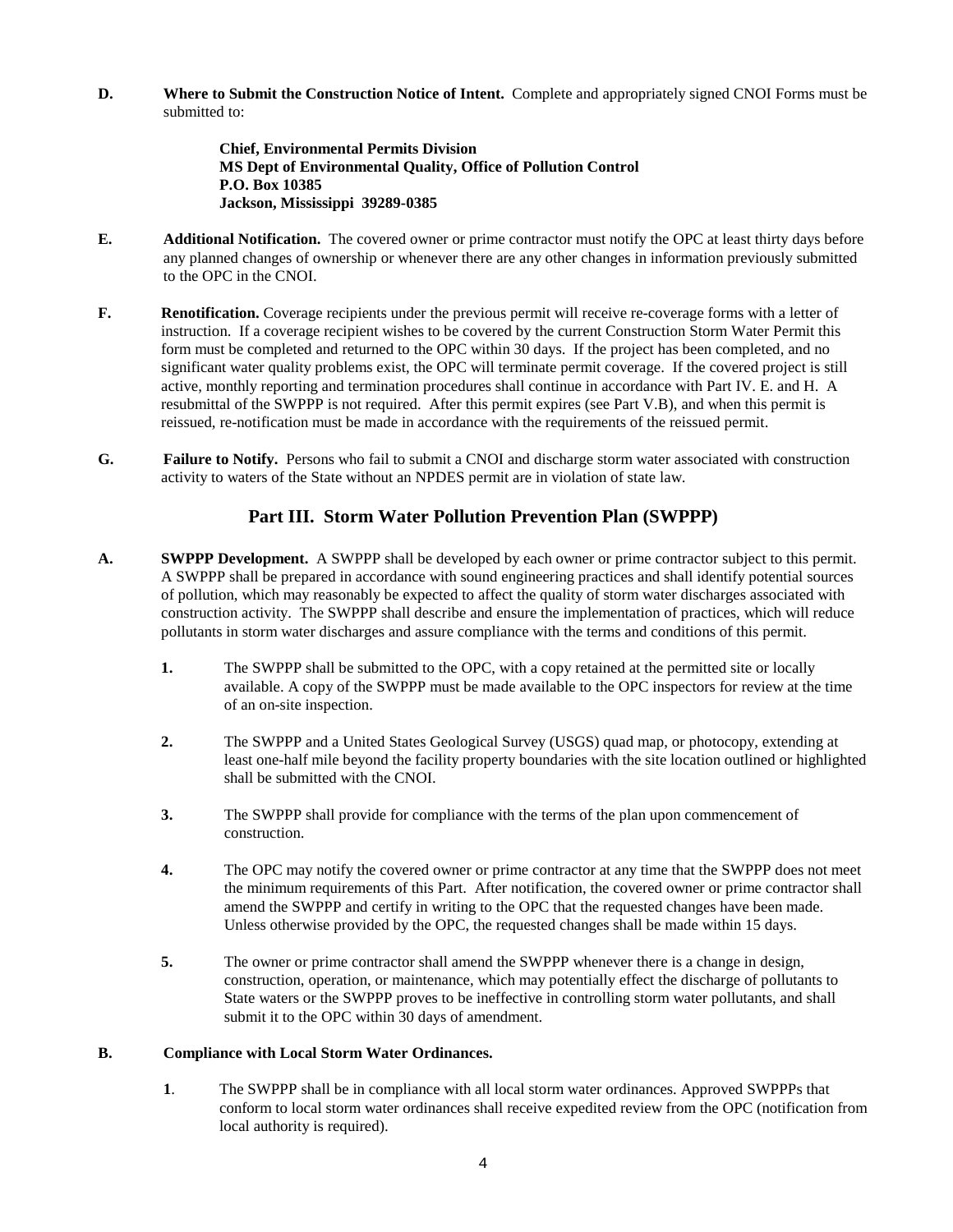**2.** When storm water discharges into a municipal storm sewer system, the owner or prime contractor shall make the SWPPP available to the municipal authority upon request.

#### **C. SWPPP Details.**

- **1. Erosion and Sediment Controls.** The owner or prime contractor shall list and describe controls appropriate for the construction activities and procedures for implementing such controls. The controls should: (1) divert up-slope water around disturbed areas of the site; (2) limit the exposure of disturbed areas to the shortest amount of time as possible; (3) minimize the amount of surface area that must be disturbed; (4) implement best management practices to mitigate adverse impacts from storm water runoff; and (5) remove sediment from storm water before it leaves the site. **As a minimum, the controls must be in accordance with the standards set forth in " Planning and Design Manual for the Control of Erosion, Sediment & Stormwater," MDEQ, MSSWCC, U. S. Dept. of Agriculture SCS, Jackson, MS, 1994, or other recognized manual of design.** The description shall address the following minimum components.
	- **a. Vegetative practices** shall be designed to preserve existing vegetation where possible and revegetate disturbed areas as soon as practicable after grading or construction. Such practices may include surface roughening, temporary seeding, permanent seeding, mulching, sod stabilization, vegetative buffer strips, and protection of trees. When a disturbed area will be left undisturbed for thirty days or more, the appropriate temporary or permanent vegetative practices shall be implemented within seven calendar days.
	- **b.** Structural practices shall divert flows from exposed soils, store flows or otherwise limit runoff from exposed areas. Such practices may include construction entrance/exit, straw bale dikes, silt fences, earth dikes, brush barriers, drainage swales, check dams, subsurface drain, pipe slope drain, level spreaders, drain inlet protection, outlet protection, detention/retention basins, sediment traps, temporary sediment basins or equivalent sediment controls.

For drainage locations (a drainage point at boundary of land disturbing activity) that serve an area with 10 or more disturbed acres at one time, a temporary (or permanent) sediment basin providing at least 1800 cubic feet (67 cubic yards) of storage per acre drained shall be provided until final stabilization of the site. Sediment basins must be installed before major site grading. When sediment basins can not be installed, a written rationale explaining why must be included in the SWPPP.

- **c. Post construction control measures** shall be installed to control pollutants in storm water after construction is complete. These controls include, but are not limited to, one or more of the following: on-site infiltration of runoff, flow attenuation using open vegetated swales, exfiltration trenches and natural depressions, constructed wetlands and retention/detention structures. Where needed, velocity dissipation devices shall be placed at detention or retention pond outfalls and along the outfall channel to provide a non-erosive flow. Justification may be required where control measures are not used.
- **d. Controls for individual lots in subdivisions and commercial developments** shall be required for lots that are less than five acres. Plans for subdivisions and commercial developments shall require that builders or lot owners take measures to prevent or mitigate sediment from leaving individual lots. This can be accomplished through, covenants and/or lot purchase contract language. A copy of the chosen option must be submitted with the SWPPP.
- **2. Housekeeping Practices.** The owner or prime contractor shall describe and list practices appropriate to prevent pollutants from entering storm water from construction sites because of poor housekeeping. The owner or prime contractor shall designate areas for equipment maintenance and repair; concrete chute wash off; provide waste receptacles at convenient locations and provide regular collection of waste; provide protected storage areas for chemicals, paints, solvents, fertilizers, and other potentially toxic materials; and provide adequately maintained sanitary facilities.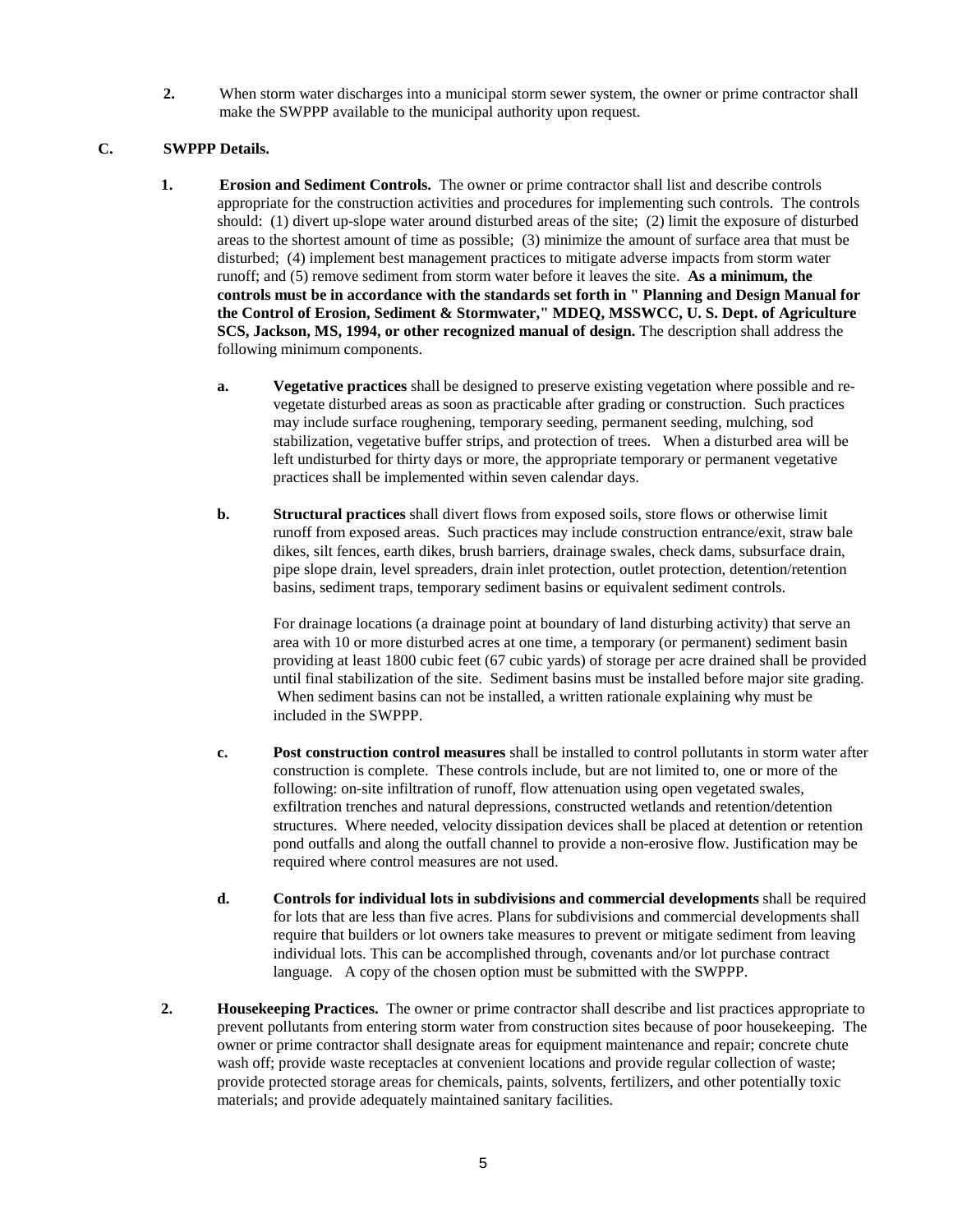- **3. Prepare Scaled Site Map(s).** The owner or prime contractor shall prepare a scaled site map showing original and proposed contours (if practicable), drainage patterns, adjacent receiving water bodies, north arrow, all erosion & sediment controls (vegetative and structural), post construction control measures as described in Part III.C. and location of housekeeping practices. If the construction project is a linear construction project (e.g., pipeline, highway, etc.), a scaled site map is not required, however standard diagrams (e.g., cross sections showing dimensions and labeled components) of erosion and sediment controls to be used must be submitted.
- **4. Implementation Sequence.** The owner or prime contractor shall prepare an orderly listing which coordinates the timing of all major land-disturbing activities together with the necessary erosion and sedimentation control measures planned for the project.
- **5. Implementation of Controls.** The SWPPP shall require the owner or prime contractor, in disturbing an area, to implement controls as needed to prevent erosion and adverse impacts to receiving streams (see Part IV.C.1. & 2.).
- **6. Maintenance and Weekly Inspections.** Describe procedures to maintain vegetation, erosion and sediment controls and other protective measures. Procedures shall provide that all erosion controls are inspected at least once every seven-calendar days (see Part IV.D. and E.).

#### **Part IV. Limitations and Requirements**

#### **A. Non-Numeric Limitations. Storm water discharges shall be free from:**

- **1.** debris, oil, scum, and other floating materials other than in trace amounts;
- **2.** eroded soils and other materials that will settle to form objectionable deposits in receiving waters;
- **3.** suspended solids, turbidity and color at levels inconsistent with the receiving waters;
- **4.** chemicals in concentrations that would cause violation of State Water Quality Criteria in the receiving waters.
- **B.** Public Notice Requirements. The coverage recipient shall display proof of coverage at a conspicuous place accessible by the public on or at the edge of the construction site. Information on the "Proof of Coverage Form" shall include permit coverage number, project contact name, project contact phone number, project description and SWPPP location (only necessary if the site is inactive or does not have an on-site location) and MDEQ's phone number. A form is provided in Part X for this purpose and must be protected from weather while posted.

#### **C. Implementation Requirements. Coverage recipient shall:**

- **1.** install needed erosion controls even if they may be located in the way of subsequent activities, such as utility installation, grading or construction. It shall not be an acceptable defense that controls were not installed because subsequent activities would require their replacement or cause their destruction;
- **2.** install additional and/or alternative erosion and sediment controls when existing controls prove to be ineffective in preventing sediment from leaving the site;
- **3.** minimize off-site vehicle tracking of sediments;
- **4.** comply with applicable State or local waste disposal, sanitary sewer or septic system regulations;
- **5.** have daily access to nearby rain gage data or set up a rain gage on-site during construction to comply with Part IV.D.;
- **6.** maintain all erosion controls. As a minimum all accumulated sediment shall be removed from controls when it reaches 1/3 to 1/2 the height of the control and properly disposed. Non-functioning controls shall be repaired, replaced or supplemented with functional controls within 24 hours of discovery or as soon as field conditions allow.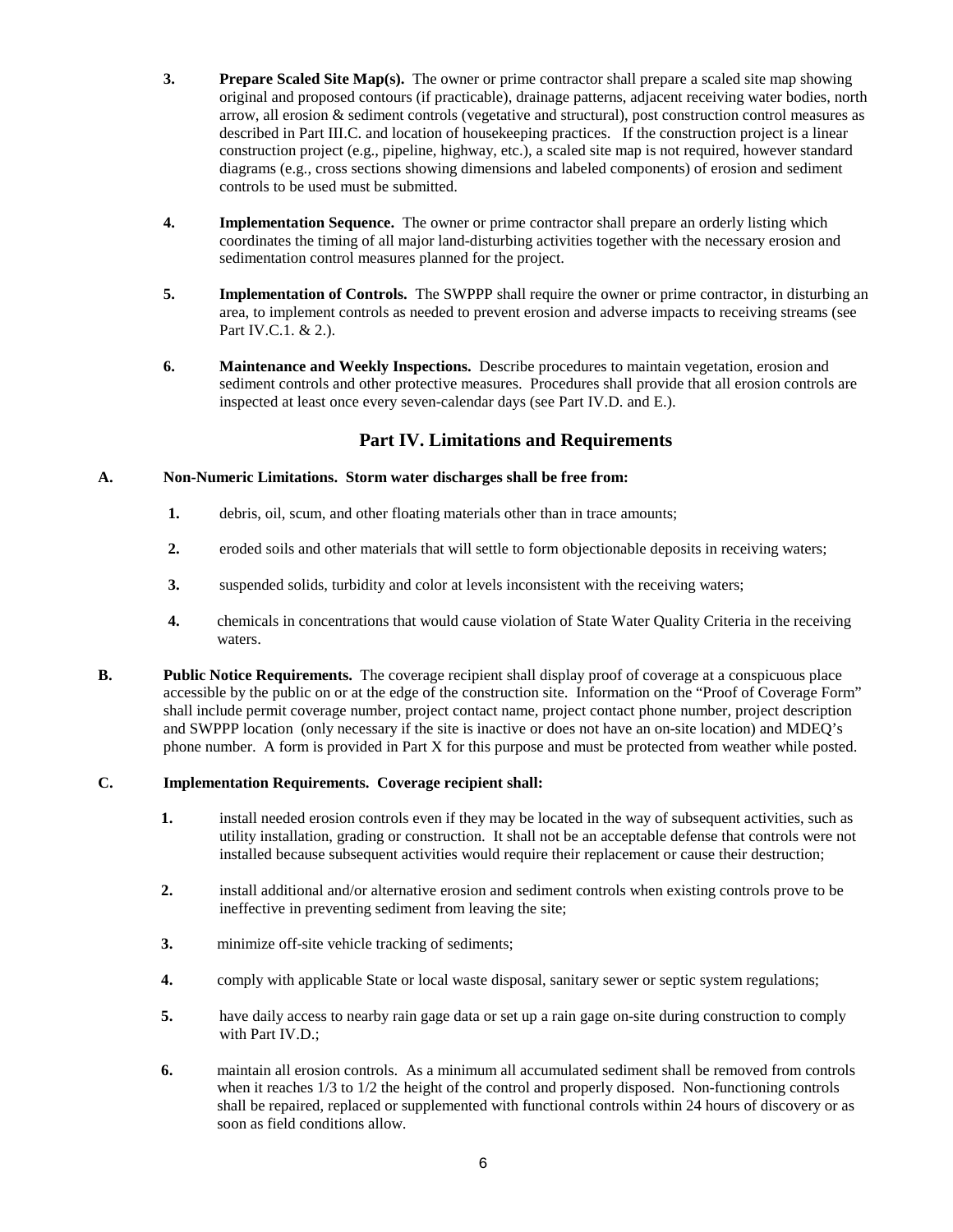- **D. Inspection Requirements.** Inspection of all erosion controls and other SWPPP requirements shall be performed during permit coverage using a copy of the form provided in Part VII. Inspections shall be performed:
	- **1.** at least once every seven calendar days;
	- **2.** within 24 hours after commencement of a rainfall event greater than or equal to a two year 24 hour storm event, 6 inches on the Gulf Coast to 4 inches at the Tennessee State border;
	- **3.** as often as is necessary to ensure that appropriate erosion and sediment controls have been properly constructed and maintained and determine if additional or alternative control measures are required.
- **E. Reporting.** The inspections described in D. must be documented on copies of the Report and Certification Form provided in Part VII. The completed inspection forms must be kept with the SWPPP until such time the project is ready for termination of reporting and permit coverage as described in Part IV.H.
- **F.** Retention of Records. All records, reports and information resulting from activities required by this permit shall be retained for a period of at least three years from the date of the CNOI, inspection or report.

#### **G. Noncompliance Reporting.**

- **1.** Anticipated Noncompliance. The owner or operator shall give at least 10 days advance notice, if possible, before any planned noncompliance with permit requirements.
- **2. Unanticipated Noncompliance.** The owner or operator shall notify the OPC orally within 24 hours from the time he or she becomes aware of unanticipated noncompliance. A written report shall be provided to the OPC within 5 working days of the time he or she becomes aware of the circumstances. The report shall describe the cause, the exact dates and times, steps taken or planned to reduce, eliminate, or prevent reoccurrence and, if the noncompliance has not ceased, the anticipated time for correction.

#### **H Termination of Reporting and Permit Coverage.**

- **1.** Upon successful completion of all permanent erosion and sediment controls for a covered project a completed Notice of Termination (NOT) of Coverage form (provided in Part VIII.) shall be submitted to the OPC. All monthly inspection forms described in Part IV.E. and provided in Part VII. must be attached. Upon receiving the completed NOT and associated inspection forms the OPC will inspect the site. If no sediment and erosion control problems are identified and adequate permanent controls are established the owner or prime contractor will receive a termination letter from the OPC. Coverage is not terminated until done so in writing by the OPC.
- **2.** Upon reissuance of this permit, if the owner or prime contractor does not submit a re-coverage CNOI form in accordance with Part II.F., coverage will terminated.

#### **Part V. Other Permit Conditions**

- **A. Duty to Comply.** Any permit noncompliance constitutes a violation of the Mississippi Water Pollution Control Law and is grounds for enforcement action or coverage termination and requiring reapplication in accordance with Part I.D.1. It shall not be a defense in an enforcement action that it would have been necessary to halt or reduce the regulated activity in order to maintain compliance with the conditions of this permit.
- **B. Continuation of the Expired General Permit and Coverages Under the Permit.** An expired general permit and coverages under the permit continues in force and effect until a new general permit is issued.
- **C. Duty to Mitigate.** The owner or operator shall take all reasonable steps to minimize or prevent any discharge in violation of this permit, which is likely to adversely affect human health or the environment.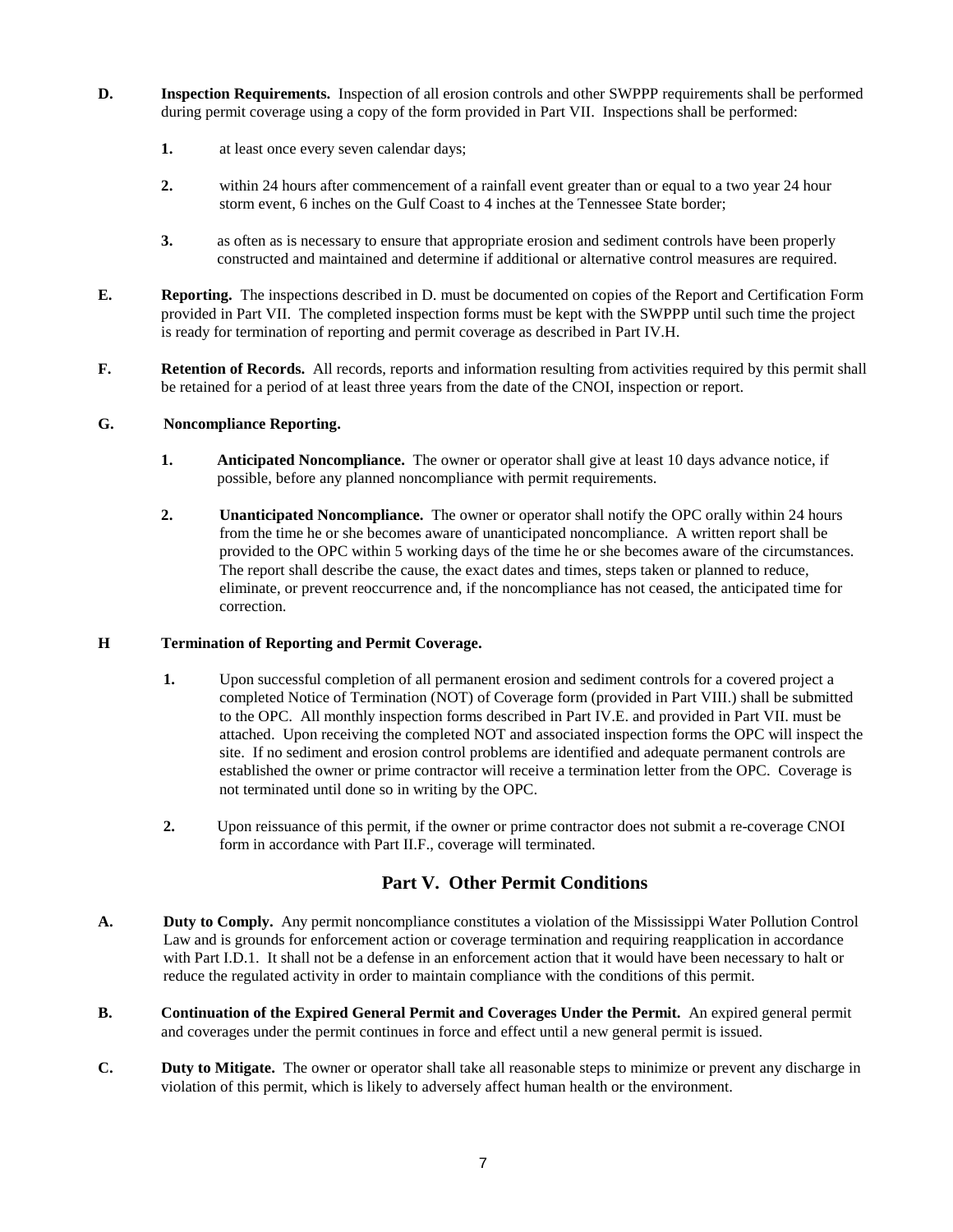- **D.** Duty to Provide Information. The owner or operator shall furnish to the OPC, within a reasonable time, any information that the OPC may request to determine compliance with this permit.
- **E. Signatory Requirements.** All CNOIs, SWPPPs, reports, certifications or information submitted to the OPC shall be signed as follows or by the duly authorized representative (see F.).
	- **1.** For a corporation by a responsible corporate officer. For this permit, a responsible corporate officer means: a) a president, secretary, treasurer, or vice-president of the corporation in charge of a principal business function, or any other person who performs similar policy or decision-making functions for the corporation; or b) the manager of one or more manufacturing, production or operating facilities employing more than 250 persons or having gross annual sales or expenditures exceeding \$25,000,000 (in second-quarter 1980 dollars) if authority to sign documents has been assigned or delegated to the manager in accordance with corporate procedures;
	- **2. For a partnership or sole proprietorship** by a general partner or the proprietor, respectively; or
	- **3. For a municipal, State, Federal, or other public agency** by either a principal executive officer or ranking elected official. For purposes of this section, a principal executive officer of a Federal agency includes: a) the chief executive officer of the agency, or b) a senior executive officer having responsibility for the overall operations of a principal geographic unit of the agency.
- **F. Duly Authorized Representative.** A person is duly authorized to sign submissions to the Office of Pollution Control if:
	- **1.** the authorization is made in writing by a person described in E., above, and submitted to the OPC;
	- **2.** the authorization specifies either an individual or a position having responsibility for the overall operation of the regulated activity, such as manager, operator, superintendent or one having overall environmental responsibility (a duly authorized representative may be a named individual or any individual occupying a named position).
- **G Changes to Authorization**. If an authorization is no longer accurate because a different individual or position has permit responsibility, a new authorization satisfying the above requirements must be submitted to the OPC prior to or together with any reports, information or applications signed by the representative.
- **H. Certification.** Any person signing documents under this section shall make the following certification. I certify under penalty of law that this document and all attachments were prepared under my direction or supervision in accordance with a system designed to assure that qualified personnel properly gathered and evaluated the information submitted. Based on my inquiry of the person or persons who manage the system, or those persons directly responsible for gathering the information, the information submitted is, to the best of my knowledge and belief, true, accurate and complete. I am aware that there are significant penalties for submitting false information, including the possibility of fine and imprisonment for knowing violations.
- **I. Oil and Hazardous Substance Liability.** Nothing in this permit shall relieve the owner or operator from responsibilities, liabilities, or penalties under Section 311 of the CWA.
- **J.** Property Rights. The issuance of this permit does not convey any property rights of any sort, nor any exclusive privileges, nor does it authorize any injury to private property nor any invasion of personal rights, nor any infringement of Federal, State or local laws or regulations.
- **K.** Severability. The provisions of this permit are severable, and if any provision of this permit, or the application of any provision of this permit to any circumstance, is held invalid, the application of such provision to other circumstances, and the remainder of this permit shall not be affected thereby.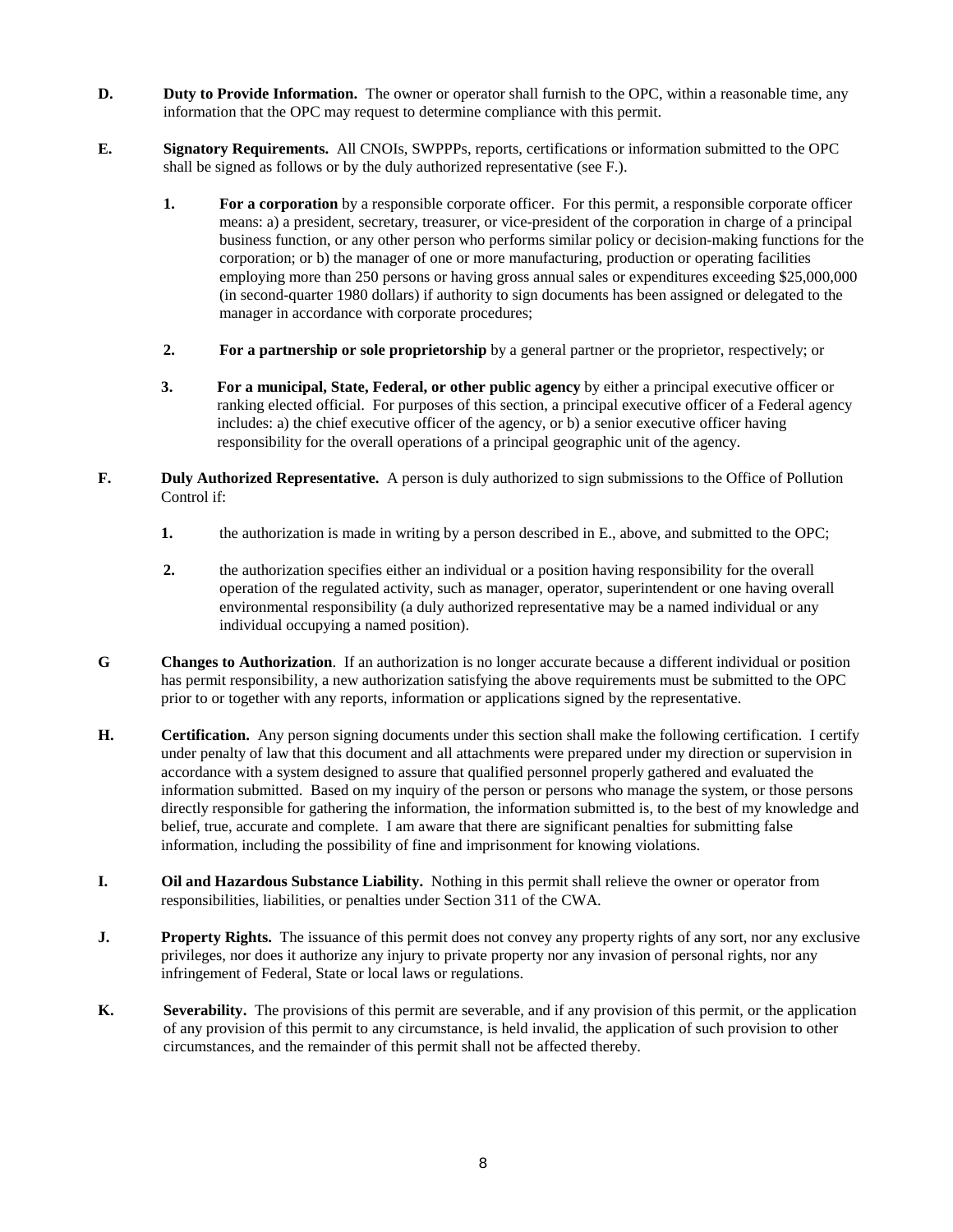- **L. Transfers.** Coverage under this permit is not transferable to any person except after notice to and approval by the OPC. The OPC may require the permittee to obtain another NPDES permit as stated in Part I.D. Transfer of coverage requests shall be submitted to the OPC using the form provided in Part IX.
- **M. Proper Operation and Maintenance.** The owner or operator shall at all times properly operate and maintain all facilities and systems of treatment and control (and related appurtenances) which are installed or used by the owner or operator to achieve compliance with the conditions of this permit including the storm water pollution prevention plan. Proper operation and maintenance includes adequate laboratory controls with appropriate quality assurance procedures and requires the operation of backup or auxiliary facilities when necessary to achieve compliance with permit conditions.
- **N. Bypass Prohibition.** Bypass (see 40 CFR 122.41(m)) is prohibited and enforcement action may be taken against a owner or operator for a bypass, unless: **a)** The bypass was unavoidable to prevent loss of life, personal injury, or severe property damage; **b)** There were no feasible alternatives to the bypass, such as the use of auxiliary treatment facilities, retention of untreated wastes, or maintenance during normal periods of equipment downtime. This conditions is not satisfied if the owner or operator should, in the exercise of reasonable engineering judgement, have installed adequate backup equipment to prevent a bypass which occurred during normal periods of equipment downtime or preventive maintenance; and **c)** The owner or operator submitted notices per Part IV.G.
- **O.** Upset Conditions. An upset (see 40 CFR 122.41(n)) constitutes an affirmative defense to an action brought for noncompliance with technology-based permit limitations if a permittee shall demonstrate, through properly signed, contemporaneous operating logs, or other relevant evidence, that: **1)** An upset occurred and the permittee can identify the specific cause(s) of the upset, **2)** The permitted facility was at the time being properly operated, **3)** The permittee submitted notices per Part IV.G.2., and **4)** The permittee took remedial measures as required under Part V.C. In any enforcement proceeding, the permittee has the burden of proof that an upset occurred. No determination made during administrative review of claims that noncompliance was caused by upset, and before an action for noncompliance, is final administrative action subject to judicial review.
- **P.** Inspection and Entry. The owner or operator shall allow the OPC or an authorized representative, upon the presentation of credentials and other documents as may be required by law, to;
	- **1.** enter upon the owner or operator's premises where a regulated activity is located or conducted or where records must be kept under the conditions of this permit;
	- **2.** have access to and copy at reasonable times any records that must be kept under the conditions of this permit; and
	- **3.** inspect at reasonable times any facilities or equipment.
- **Q. Permit Actions.** This permit may be modified, revoked and reissued, or terminated for cause. A request by the owner or operator for permit or coverage modification, revocation and reissuance, or termination, or a certification of planned changes or anticipated noncompliance does not stay any permit condition.

#### **Part VI. Reopener Clause**

- **A. Requirement to Obtain Individual or Alternative General Permit.** If there is evidence indicating potential or realized impacts on water quality due to storm water discharge covered by this permit, the owner or operator may be required to obtain individual permit or an alternative general permit in accordance with Part I.D. or the permit may be modified to include different limitations and/or requirements.
- **B.** Permit Modification. Permit modification or revocation will be conducted according to 40 CFR 122.62, 122.63, 122.64 and 124.5.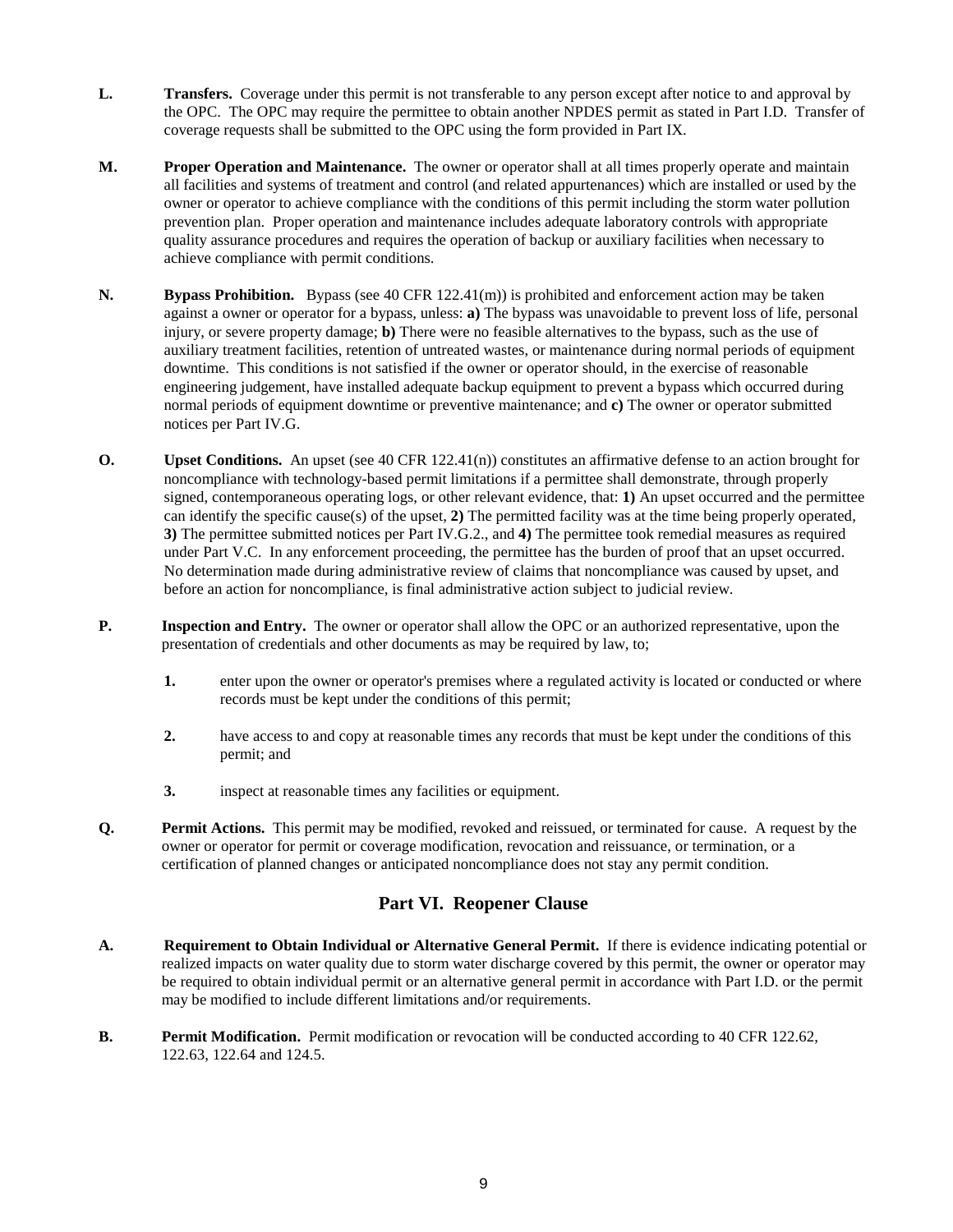**Note: This page is intentionally blank**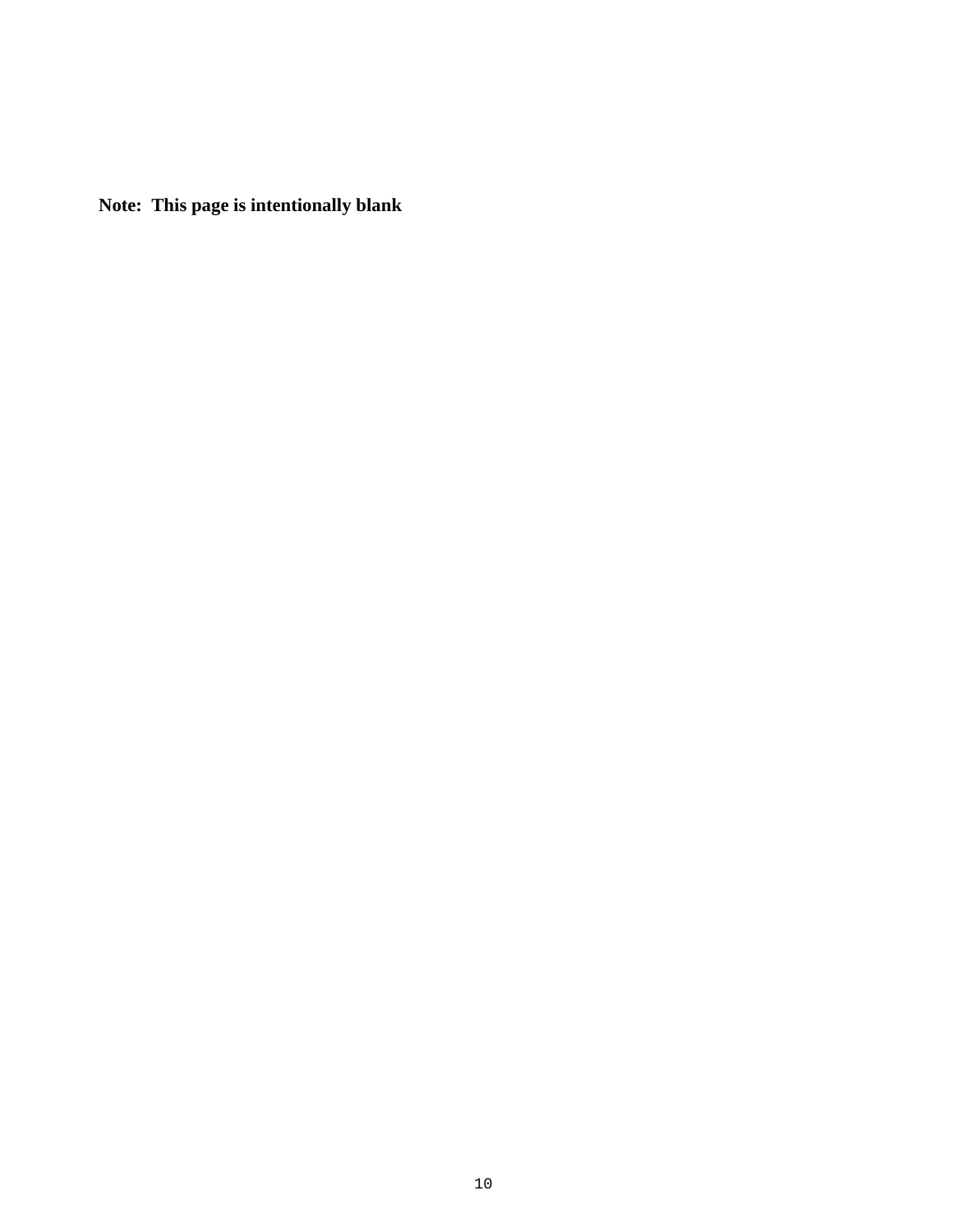$\overline{a}$ 

 $\overline{\phantom{a}}$ 

 $\overline{\phantom{a}}$ 

### **MONTHLY INSPECTION REPORT AND CERTIFICATION FORM FOR EROSION AND SEDIMENT CONTROLS**

**Inspections must be done weekly and**

**after a Two-Year, 24-Hour Rainfall (4 inches at the Tenn. Border to 6 inches on the Gulf Coast)**

|                                | (Fill in your Certificate of Coverage Number & County where Project is Located) | (Please Print)                        |                               |              |
|--------------------------------|---------------------------------------------------------------------------------|---------------------------------------|-------------------------------|--------------|
| Owner and/or Prime Contractor: |                                                                                 |                                       |                               |              |
| Project Name:                  |                                                                                 |                                       |                               |              |
| <b>Street Address:</b>         |                                                                                 |                                       |                               |              |
| City:                          |                                                                                 |                                       |                               |              |
| Startup Date:                  |                                                                                 |                                       |                               |              |
|                                |                                                                                 | <b>Inspection</b> Log                 |                               |              |
| Date and Time                  | After a 2-Year, 24-Hour<br>Rain?                                                | Rain Gauge<br>Measurement<br>(inches) | Any Deficiencies<br>Observed? | Inspector(s) |
|                                | Yes or No                                                                       |                                       | Yes or No                     |              |
|                                | Yes or No                                                                       |                                       | Yes or No                     |              |
|                                | Yes or No                                                                       |                                       | Yes or No                     |              |
|                                | Yes or No                                                                       |                                       | Yes or No                     |              |
|                                | Yes or No                                                                       |                                       | Yes or No                     |              |

Deficiencies Noted During any Inspection (give date(s); attach additional sheets if necessary):

Corrective Action Taken or Planned (give date(s)); (attach additional sheets if necessary):

Based upon this inspection which I or personnel under my direct supervision conducted, I certify that all erosion and sediment controls have been implemented and maintained, except for those deficiencies noted above, in accordance with the Storm Water Pollution Prevention Plan filed with the Office of Pollution Control and sound engineering practices as required by the above referenced permit.

l

I certify under penalty of law that this document and all attachments were prepared under my direction or supervision in accordance with a system designed to assure that qualified personnel properly gather and evaluate the information submitted. Based on my inquiry of the person or persons responsible for gathering the information, the information submitted is, to the best of my knowledge and belief, true, accurate and complete. I am aware that there are significant penalties for submitting false information, including the possibility of fines and imprisonment for knowing violations.

| Authorized Name (Print)                                         | Signature | Date                                                                                                                                                              |
|-----------------------------------------------------------------|-----------|-------------------------------------------------------------------------------------------------------------------------------------------------------------------|
| These reports shall be submitted as required in the permit, to: |           | Chief, Environmental Permits Division<br>MS Department of Environmental Quality, Office of Pollution Control<br>P.O. Box 10385<br>Jackson, Mississippi 39289-0385 |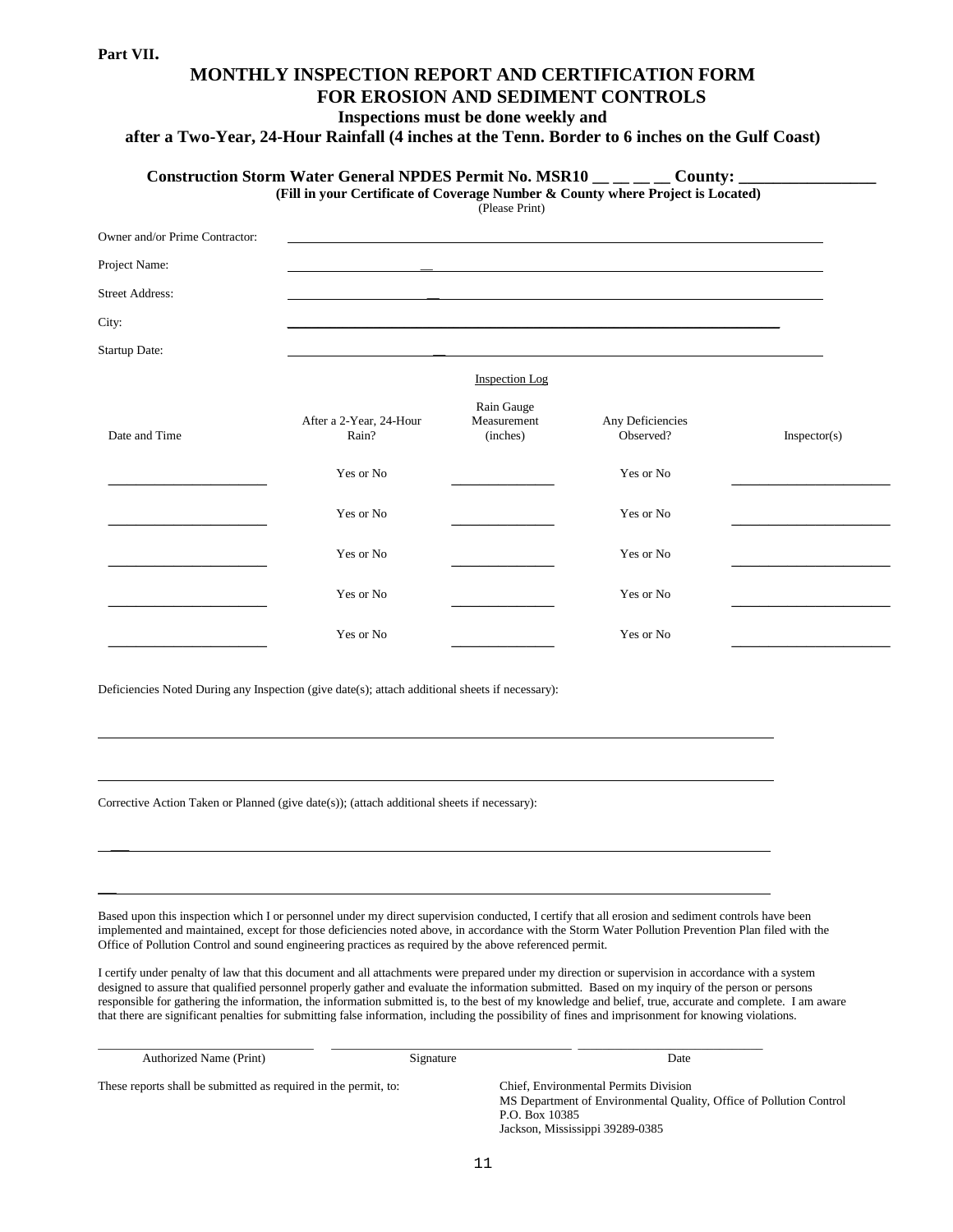**Note: This page is intentionally blank**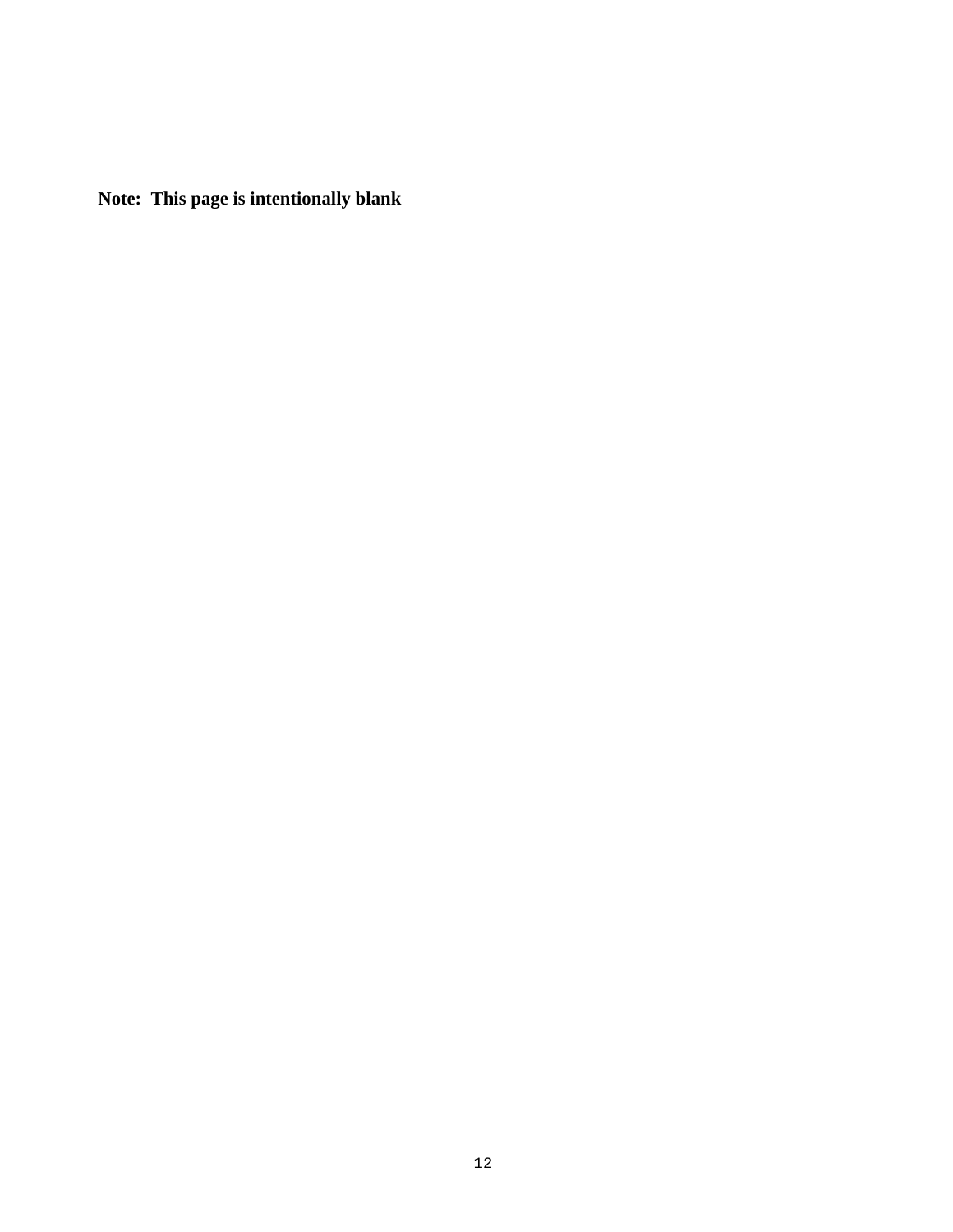| Construction Storm Water General NPDES Permit No. MSR10 _____ County: ___________<br>(Fill in your Certificate of Coverage Number & County where Project is Located) |  |
|----------------------------------------------------------------------------------------------------------------------------------------------------------------------|--|
|                                                                                                                                                                      |  |
|                                                                                                                                                                      |  |
|                                                                                                                                                                      |  |
| $(City):$ $(Zip)$ $(Zip)$ $(Zip)$ $(Zip)$                                                                                                                            |  |
|                                                                                                                                                                      |  |
|                                                                                                                                                                      |  |
|                                                                                                                                                                      |  |
|                                                                                                                                                                      |  |
| $(City):$ $(Zip)$ $(Zip)$ $(Zip)$ $(Zip)$ $(Zip)$                                                                                                                    |  |
|                                                                                                                                                                      |  |
|                                                                                                                                                                      |  |

*Date of successful completion of all permanent erosion and sediment controls (site stabilized):* 

**Based upon inspection(s) of the permitted site which I or personnel under my direct supervision conducted, I certify under penalty of law that construction or disturbance activities have ceased, all erosion and sediment controls have been implemented and maintained, that disturbed soils have been stabilized, all temporary erosion and sediment control measures have been removed and all permanent erosion and sediment controls have been successfully completed. I understand that by submitting this notice of termination, that I am no longer authorized to discharge storm water associated with construction activity by Mississippi**'**s Construction NPDES Storm Water General Permit, and that discharging pollutants in storm water associated with construction activity, not authorized by coverage under Mississippi**'**s Construction NPDES Storm Water General Permit, to waters of the United States is unlawful under the Clean Water Act. I also understand that the submittal of this notice of termination does not release an operator from liability for any violations of Mississippi**'**s Construction NPDES Storm Water General Permit or the Clean Water Act. I am aware that there are significant penalties for submitting false information, including the possibility of fines and imprisonment for knowing violations.**

**(Permittee/Authorized Name [Print]) (Telephone Number) (Signature) (Date Signed)**

**These form shall be submitted, as required in the permit, to: Chief, Environmental Permits Division, Mississippi Department of Environmental Quality, Office of Pollution Control, P.O. Box 10385, Jackson, Mississippi 39289-0385**

**\_\_\_\_\_\_\_\_\_\_\_\_\_\_\_\_\_\_\_\_\_\_\_\_\_\_\_\_\_\_\_\_\_\_\_\_\_ \_\_\_\_\_\_\_\_\_\_\_\_\_\_\_\_\_\_\_\_\_\_ \_\_\_\_\_\_\_\_\_\_\_\_\_\_\_\_\_\_\_\_\_\_\_\_\_\_\_\_\_\_\_ \_\_\_\_\_\_\_\_\_\_\_\_\_\_\_\_**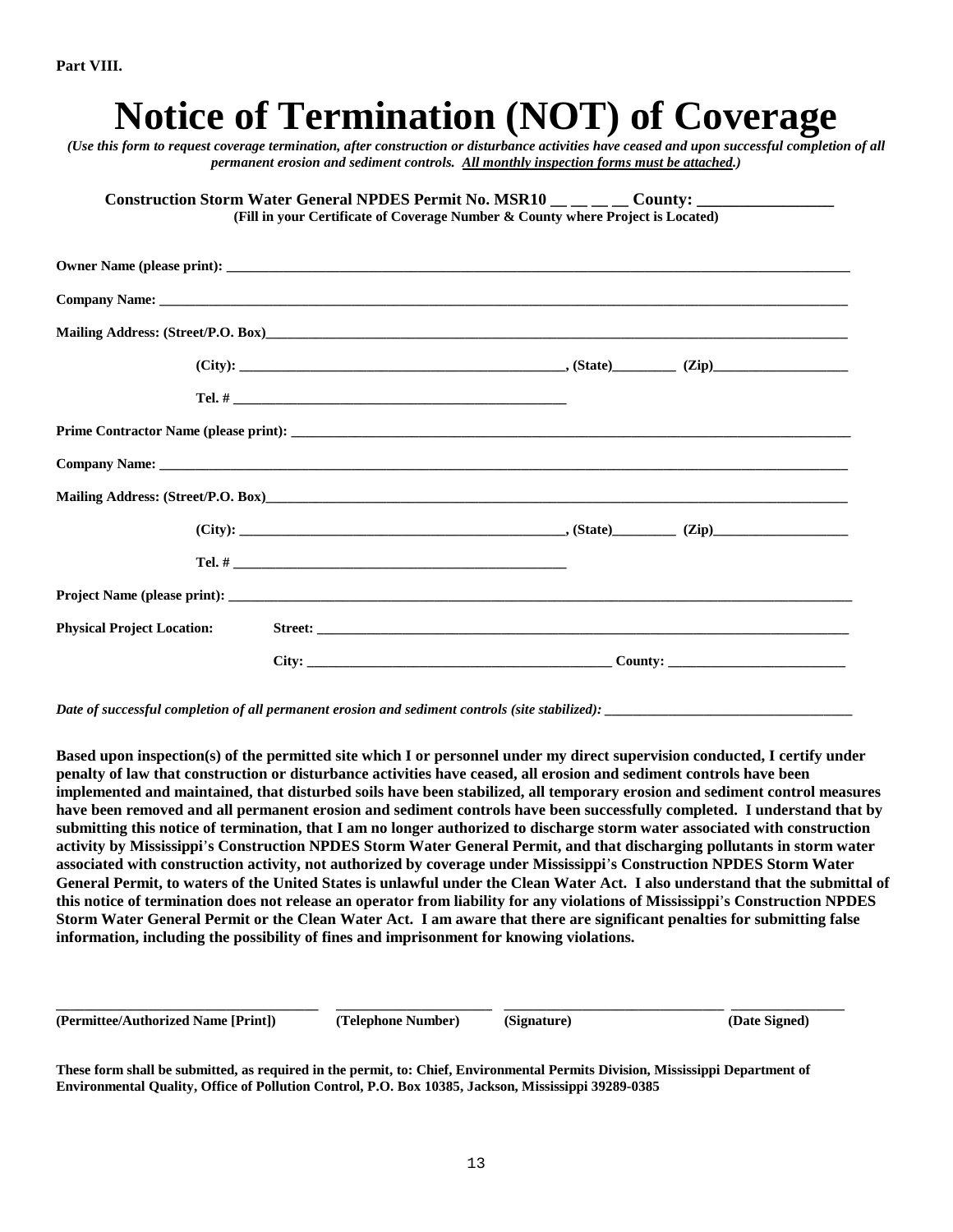**Note: This page is intentionally blank**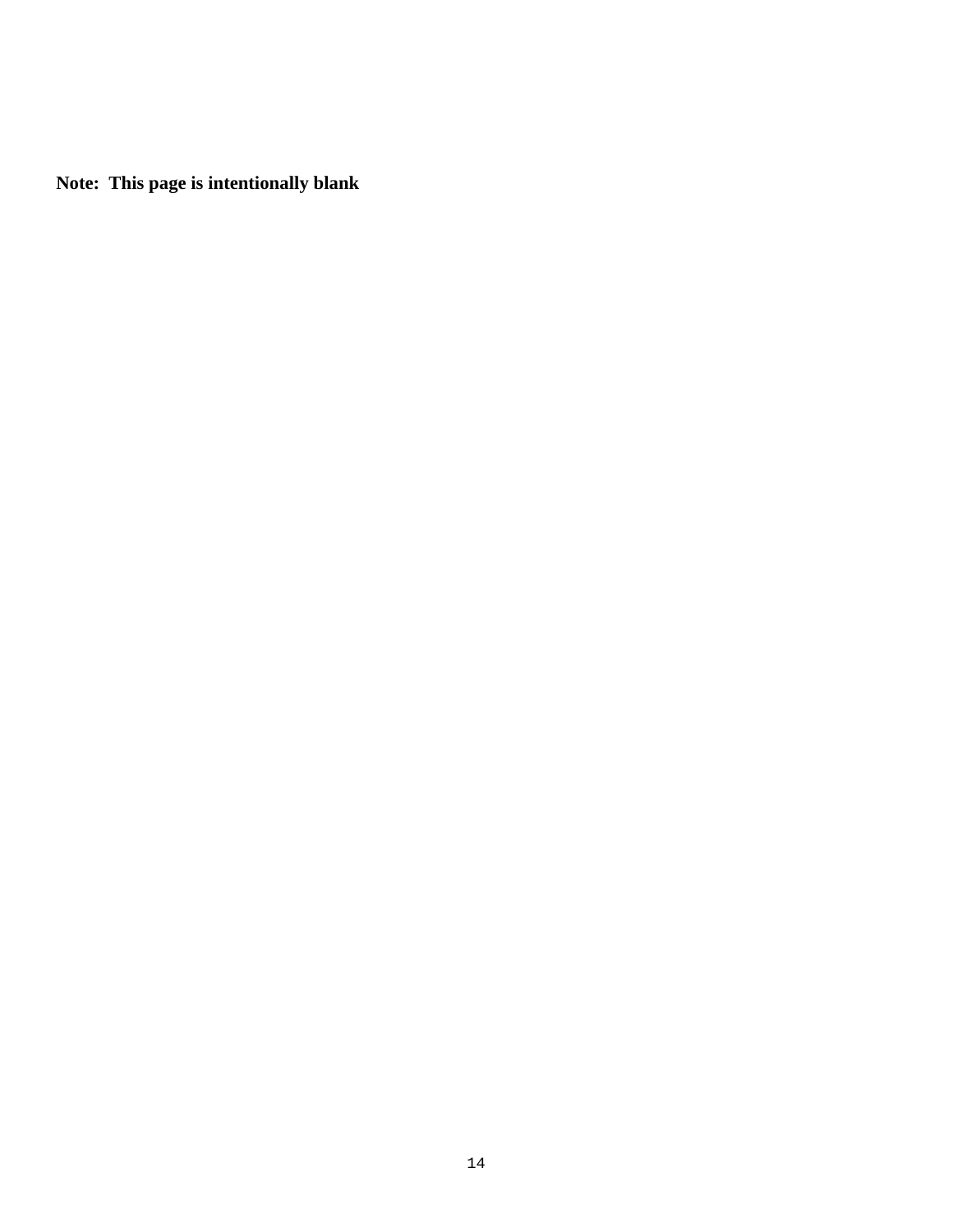#### **Environmental Permits for Industrial Facilities Request for Transfer of Permit, General Permit Coverage and/or Name Change**

| Instructions: For Ownership Change-Complete all Items on Page 1 (except Item VIII) and Page 2 (reverse side).    |
|------------------------------------------------------------------------------------------------------------------|
| For Name Change Only-Complete Items I, II, V, VI, VII, VIII, and Page 2 (reverse side).                          |
| Note-This form should be submitted to MDEO when a transferal date is finalized but prior to the actual transfer. |

| Item I.<br>Location: (Do Not Use P.O. Box)<br>$\text{Telephone: } (\_\_\_\_\_\_\_\_\_\_\_\$                                                                                                                                                                                                                                                                                                                                                                                                                                                                                                                                                                                                                                                                                     | Item II.<br>Responsible official after transfer or name change:<br>Mailing Address:                        |  |  |
|---------------------------------------------------------------------------------------------------------------------------------------------------------------------------------------------------------------------------------------------------------------------------------------------------------------------------------------------------------------------------------------------------------------------------------------------------------------------------------------------------------------------------------------------------------------------------------------------------------------------------------------------------------------------------------------------------------------------------------------------------------------------------------|------------------------------------------------------------------------------------------------------------|--|--|
| Item III.<br>Mailing Address:<br>$\text{Telephone: } (\_\_\_\_\_\_\_\_\_\_\$                                                                                                                                                                                                                                                                                                                                                                                                                                                                                                                                                                                                                                                                                                    | Item IV.<br>Mailing Address:<br>$\text{Telephone: } (\_\_ \_\_ )$                                          |  |  |
| Item V.<br><b>Industrial Activity</b><br><b>Brief Description:</b>                                                                                                                                                                                                                                                                                                                                                                                                                                                                                                                                                                                                                                                                                                              | Item VI.<br>If yes, the appropriate applications and permits may required modification prior<br>to change. |  |  |
| Item VII.<br>Will Facility Name Change? Yes_________ No_______<br>If Yes, Provide New Name for Permit Coverage.                                                                                                                                                                                                                                                                                                                                                                                                                                                                                                                                                                                                                                                                 | Item VIII.<br>Signature for Name Change                                                                    |  |  |
| Item IX.<br>We the undersigned requests transfer of permit(s) and/or permit coverage(s) listed on the backside of this form.<br>Acquisition Date:<br>By signature below, the recipient certifies that they are aware of the requirements of the permit(s) and agrees to accept responsibility and liability<br>for the permit(s) listed on the back of this document. By signature below, the previous permittee is requesting that the permit(s) and/or permit<br>coverage(s) be transferred to the recipient. The transfer of the permit(s) or permit coverage(s) will be by written notification from the Office of<br>Pollution Control (OPC). The OPC may require submittal of information regarding financial capability and past compliance history of the<br>recipient. |                                                                                                            |  |  |
| Print New Permittee <sup>1</sup> Name<br>New Authorized Signature <sup>2</sup>                                                                                                                                                                                                                                                                                                                                                                                                                                                                                                                                                                                                                                                                                                  | Print Previous Permittee <sup>1</sup> Name<br>Previous Authorized Signature <sup>2</sup>                   |  |  |
| <b>Title</b><br>Date<br>$^{1}_{2}$ A Permittee is a company or individual that has been issued an individual permit or coverage under a general permit.<br><sup>2</sup> Authorized Signature must be owner or in the case of a corporation, a corporate officer as defined in Regulations APC-S-2 and WPC-1.                                                                                                                                                                                                                                                                                                                                                                                                                                                                    | Title<br>Date                                                                                              |  |  |
| Page 1 of 2                                                                                                                                                                                                                                                                                                                                                                                                                                                                                                                                                                                                                                                                                                                                                                     | SEPTEMBER 1999                                                                                             |  |  |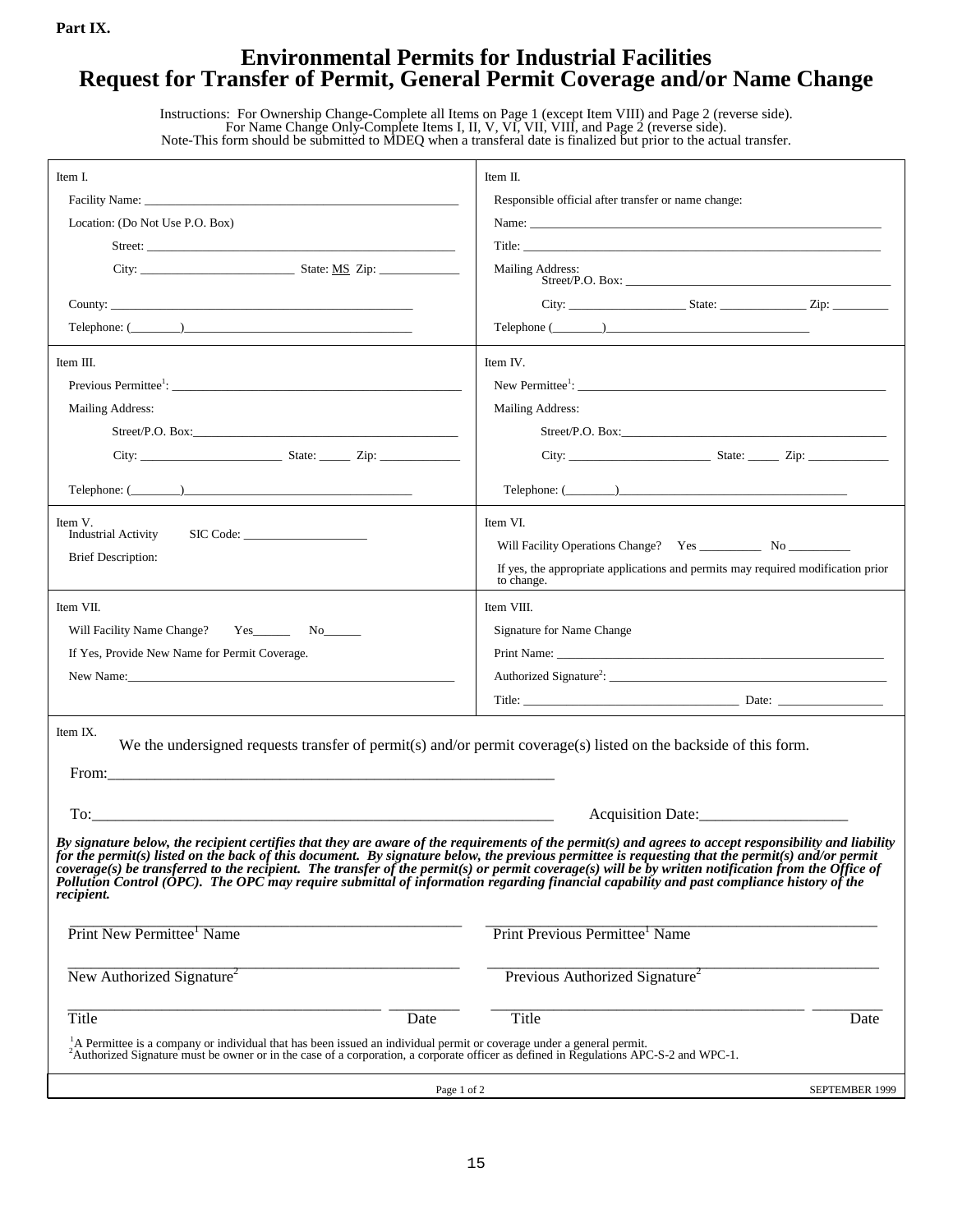## **Mississippi Department of Environmental Quality/Office of Pollution Control P.O. Box 10385 Jackson, Mississippi 39289-0385 (601) 961-5171**

| Item X. Storm Water                                                                                                                  | Item XI. Hazardous Waste ID Number                                                                                             |
|--------------------------------------------------------------------------------------------------------------------------------------|--------------------------------------------------------------------------------------------------------------------------------|
| (Check One)                                                                                                                          |                                                                                                                                |
| A Storm Water Pollution Prevention Plan (SWPPP) is not required                                                                      | (Check One)                                                                                                                    |
| for the site.                                                                                                                        | An EPA Hazardous Waste ID Number is not required for the site.                                                                 |
| The recipient certifies that they have received a copy of the Office of<br>Pollution Control approved SWPPP from the original owner. | The site's EPA ID Number is listed above. There is no change in                                                                |
| The recipient is submitting a new SWPPP, which is attached to this                                                                   | the type or amount of hazardous waste generated on site.                                                                       |
| form.                                                                                                                                | There is a change in the type or amount of hazardous waste<br>generated and a Notification of Regulated Waste Activity Form is |
| __A copy of the SWPPP cannot be obtained from the original owner.                                                                    | attached.                                                                                                                      |
| Item XII. Permit(s) and/or Coverage(s) to be Transferred                                                                             |                                                                                                                                |
|                                                                                                                                      |                                                                                                                                |
|                                                                                                                                      |                                                                                                                                |
|                                                                                                                                      |                                                                                                                                |
|                                                                                                                                      |                                                                                                                                |
|                                                                                                                                      |                                                                                                                                |
|                                                                                                                                      |                                                                                                                                |
|                                                                                                                                      |                                                                                                                                |
|                                                                                                                                      |                                                                                                                                |
|                                                                                                                                      | Date of General Permit Coverage: ________________                                                                              |
|                                                                                                                                      |                                                                                                                                |
| Permit Expiration Date: ________                                                                                                     | Permit Expiration Date: _____________<br><b>OTHER INFORMATION:</b>                                                             |
|                                                                                                                                      | Page 2 of 2<br>SEPTEMBER 1999                                                                                                  |